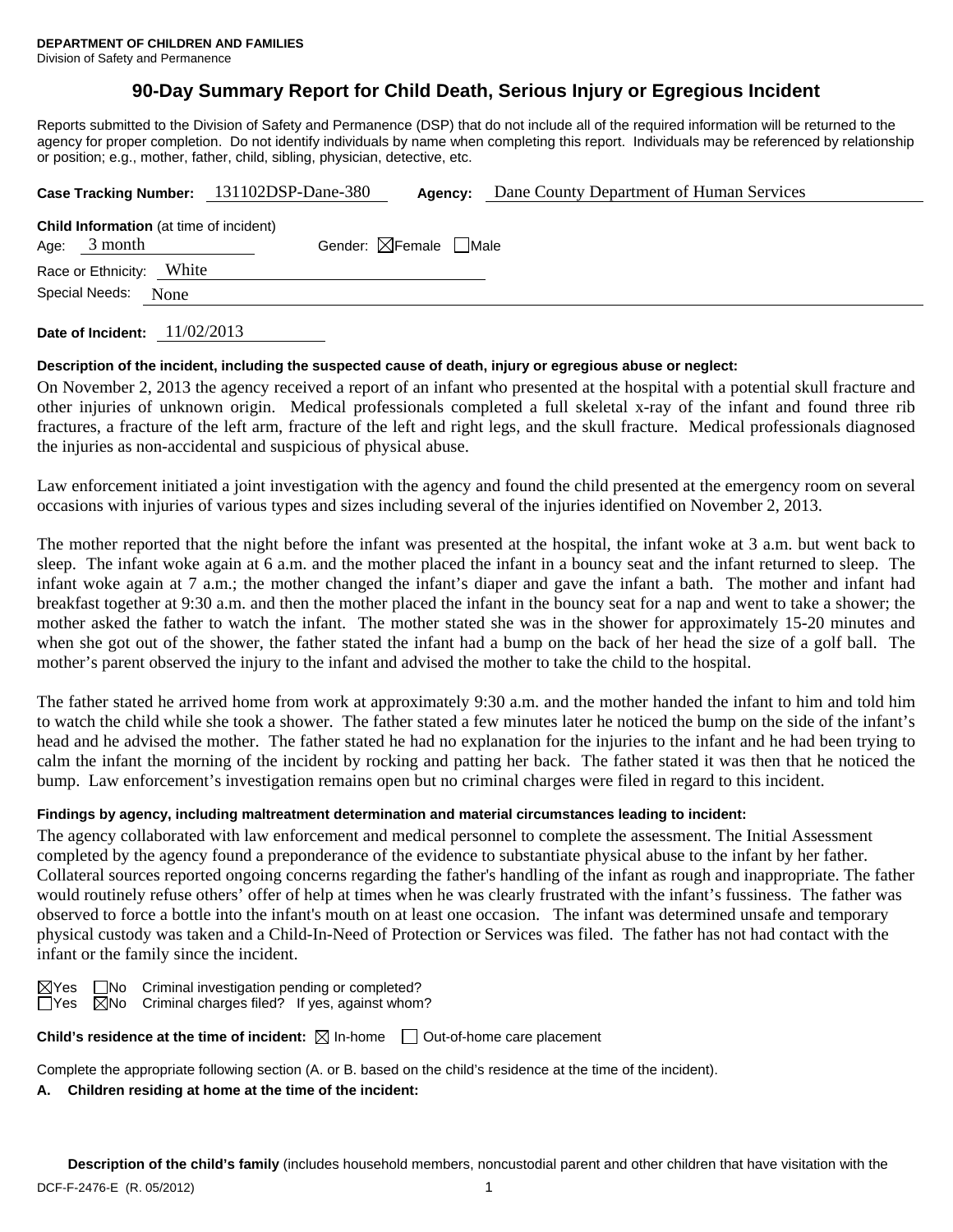child and / or in the child's family home):

Prior to the incident, the infant lived with her mother, father, grandmother, step-grandfather, and an aunt.

**Yes No Statement of Services:** Were services under ch. 48 or ch. 938 being provided to the child, any member of the child's family or alleged maltreater at the time of the incident, including any referrals received by the agency or reports being investigated at time of incident?

**If "Yes", briefly describe the type of services, date(s) of last contact between agency and recipient(s) of those services, and the person(s) receiving those services:** 

N/A

**Summary of all involvement in services as adults under ch. 48 or ch. 938 by child's parents or alleged maltreater in the previous five years:** (Does not include the current incident.) None

**Summary of actions taken by the agency under ch. 48, including any investigation of a report or referrals to services involving the child, any member of the child's family living in this household and the child's parents and alleged maltreater.** (Does not include the current incident.)

(Note: Screened out reports listed in this section may include only the date of the report, screening decision, and if a referral to services occurred at Access. Reports that do not constitute a reasonable suspicion of maltreatment or a reason to believe that the child is threatened with harm are not required to be screened in for an initial assessment, and no further action is required by the agency.)

None

#### **Summary of any investigation involving the child, any member of the child's family and alleged maltreater conducted under ch. 48 or ch. 938 and any services provided to the child and child's family since the date of the incident:**

The agency collaborated with law enforcement and medical personnel to complete the assessment. The Initial Assessment completed by the agency found a preponderance of the evidence to substantiate physical abuse to the infant by her father. Collateral sources reported ongoing concerns regarding the father's handling of the infant as rough and inappropriate. The father would routinely refuse others' offer of help at times when he was clearly frustrated with the infant's fussiness. The father was observed to force a bottle into the infant's mouth on at least one occasion. The infant was determined unsafe and temporary physical custody was taken and a Child-In-Need of Protection or Services were filed.

The agency released temporary custody of the infant, instituted a Protective Plan, in which two adults would be present with the infant at all times, and opened the case with an intensive, in-home parenting program. The mother agreed to continued participation in a less intensive in-home parenting program, and the infant was referred for other services.

## **B. Children residing in out-of-home (OHC) placement at time of incident:**

**Description of the OHC placement and basis for decision to place child there:** N/A.

**Description of all other persons residing in the OHC placement home:** N/A

**Licensing history:** Including type of license, duration of license, summary of any violations by licensee or an employee of licensee that constitutes a substantial failure to protect and promote the welfare of the child. N/A

|             | <b>Summary of any actions taken by agency in response to the incident:</b> (Check all that apply.) |  |                                                   |  |
|-------------|----------------------------------------------------------------------------------------------------|--|---------------------------------------------------|--|
| $\boxtimes$ | Screening of Access report                                                                         |  | Attempted or successful reunification             |  |
| $\boxtimes$ | Protective plan implemented                                                                        |  | Referral to services                              |  |
|             | Initial assessment conducted                                                                       |  | Transportation assistance                         |  |
|             | Safety plan implemented                                                                            |  | Collaboration with law enforcement                |  |
| <b>NN</b>   | Temporary physical custody of child                                                                |  | Collaboration with medical professionals          |  |
|             | Petitioned for court order / CHIPS (child in need of                                               |  | Supervised visitation                             |  |
|             | protection or services)                                                                            |  | Case remains open for services                    |  |
|             | Placement into foster home                                                                         |  | Case closed by agency                             |  |
|             | <b>Placement with relatives</b>                                                                    |  | Initiated efforts to address or enhance community |  |
| $\boxtimes$ | Ongoing Services case management                                                                   |  | collaboration on CA/N cases                       |  |